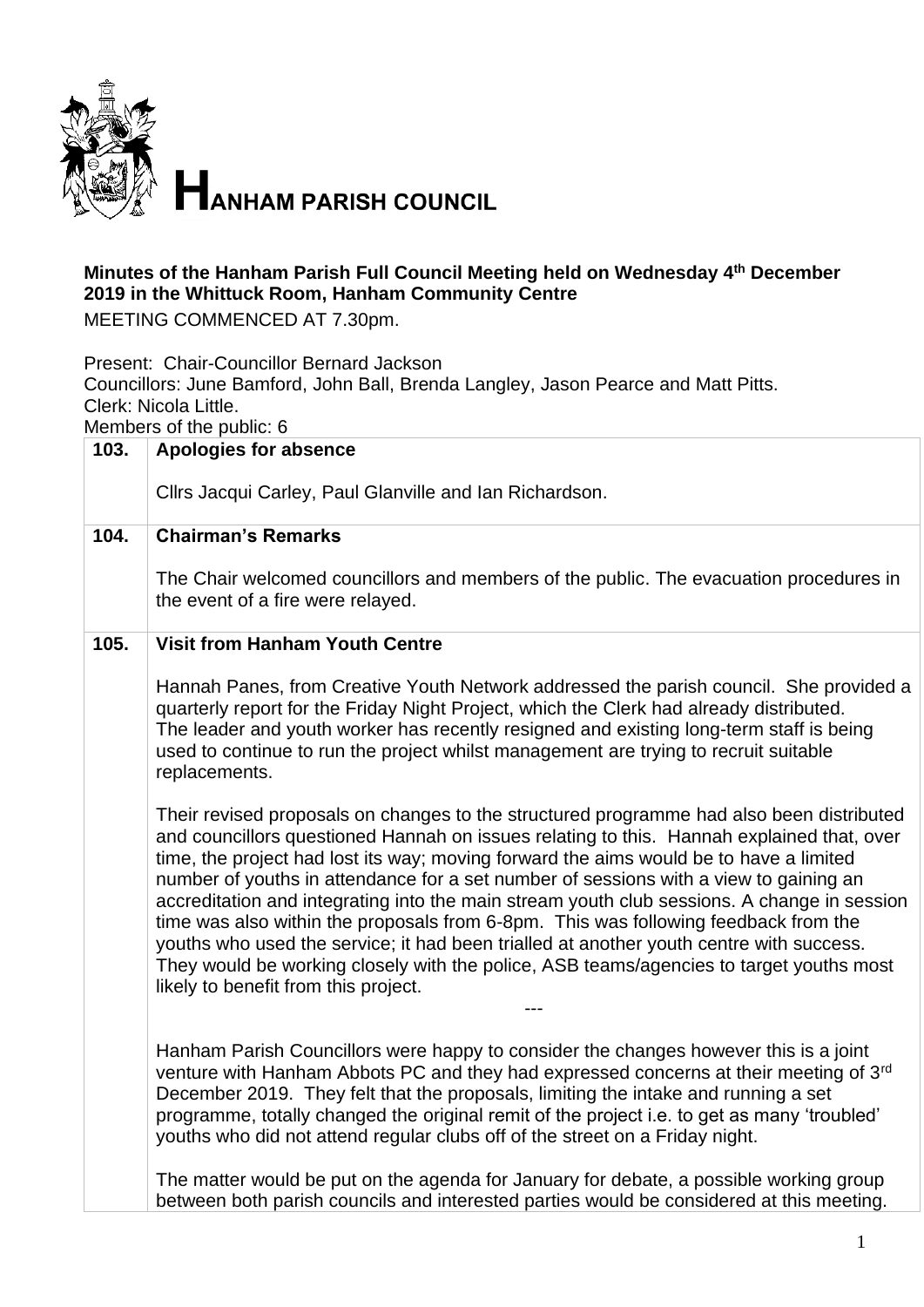|      | The Clerk was asked to provide a copy of the contract drawn up by Creative Youth<br>Network.                                                                                                                                                                                                                                                                                                                                                                                                                                                                                                                                                                                                                                                                                                                                                                                                |
|------|---------------------------------------------------------------------------------------------------------------------------------------------------------------------------------------------------------------------------------------------------------------------------------------------------------------------------------------------------------------------------------------------------------------------------------------------------------------------------------------------------------------------------------------------------------------------------------------------------------------------------------------------------------------------------------------------------------------------------------------------------------------------------------------------------------------------------------------------------------------------------------------------|
| 106. | Declarations of Interest and requests for dispensations                                                                                                                                                                                                                                                                                                                                                                                                                                                                                                                                                                                                                                                                                                                                                                                                                                     |
|      | None.                                                                                                                                                                                                                                                                                                                                                                                                                                                                                                                                                                                                                                                                                                                                                                                                                                                                                       |
| 107. | <b>Confirmation of Minutes</b>                                                                                                                                                                                                                                                                                                                                                                                                                                                                                                                                                                                                                                                                                                                                                                                                                                                              |
|      | The Chair asked that the minutes of the Full Council of 6 <sup>th</sup> November 2019 be approved.<br>Resolved: That the minutes of the Full Council of 6 <sup>th</sup> November 2019 are approved as a<br>correct record and signed by the Chairman.                                                                                                                                                                                                                                                                                                                                                                                                                                                                                                                                                                                                                                       |
|      | The draft minutes of the Finance Committee Meeting would be approved at the next<br>relevant committee meeting.                                                                                                                                                                                                                                                                                                                                                                                                                                                                                                                                                                                                                                                                                                                                                                             |
| 108. | <b>Adjourn for Public Participation</b>                                                                                                                                                                                                                                                                                                                                                                                                                                                                                                                                                                                                                                                                                                                                                                                                                                                     |
|      | Members of the public wished to speak about the following;                                                                                                                                                                                                                                                                                                                                                                                                                                                                                                                                                                                                                                                                                                                                                                                                                                  |
|      | Remembrance service<br>- disappointment expressed that the time was moved to 11.00am again this year. It was<br>understood that this was a one-off event in 2018, the local Clergy and their members<br>were unable to attend as this clashed with their church remembrance services: they are<br>however totally committed to the services in the memorial garden.<br>- it was stated that Rev Beverley Charles had been given misleading information as to why<br>the other local Clergy could not conduct the service this year, this led to some tension.<br>- issue over poppy wreath orders and list for laying of the wreaths.<br>- problem with incorrect information in the order of service relating to attending Clergy.<br>- if time is not changed back there is a possibility that the local Churches will have their<br>own service in the Memorial Garden in the afternoon. |
|      | As the British Legion had been unable to co-ordinate the event for the past few years'<br>appreciation was given to Hanham PC accepting the role.                                                                                                                                                                                                                                                                                                                                                                                                                                                                                                                                                                                                                                                                                                                                           |
|      | The Chair responded, after the service last year a number of people had come forward to<br>express their appreciation at the change of time to 11.00am and felt it was a more fitting<br>time. The attendance this year was on a par with 2018 and a lot of the younger element<br>were in attendance, again the majority of the public were happy with the time of 11.00am.                                                                                                                                                                                                                                                                                                                                                                                                                                                                                                                |
|      | CIIr Bamford expressed her displeasure at the criticism from the public directed at the<br>parish council and CIIr Ian Richardson who had volunteered to take over when the British<br>Legion stood down.                                                                                                                                                                                                                                                                                                                                                                                                                                                                                                                                                                                                                                                                                   |
|      | The Clerk was asked to put the matter on the agenda for January 2020 when Cllr<br>Richardson would be in attendance and could respond to some of the issues raised.                                                                                                                                                                                                                                                                                                                                                                                                                                                                                                                                                                                                                                                                                                                         |
|      | <b>Memorial Cross in the garden</b><br>- more cracks in the granite stone, needs attention, a request was made that South Glos<br>Council attend to this and perhaps a grant could be applied for to restore the names on<br>the memorial that had become weathered over time.                                                                                                                                                                                                                                                                                                                                                                                                                                                                                                                                                                                                              |
|      | Friday Night Project – residents who had been originally involved in the instigation of the<br>project wished to speak about their dissatisfaction with some of the changes proposed. If                                                                                                                                                                                                                                                                                                                                                                                                                                                                                                                                                                                                                                                                                                    |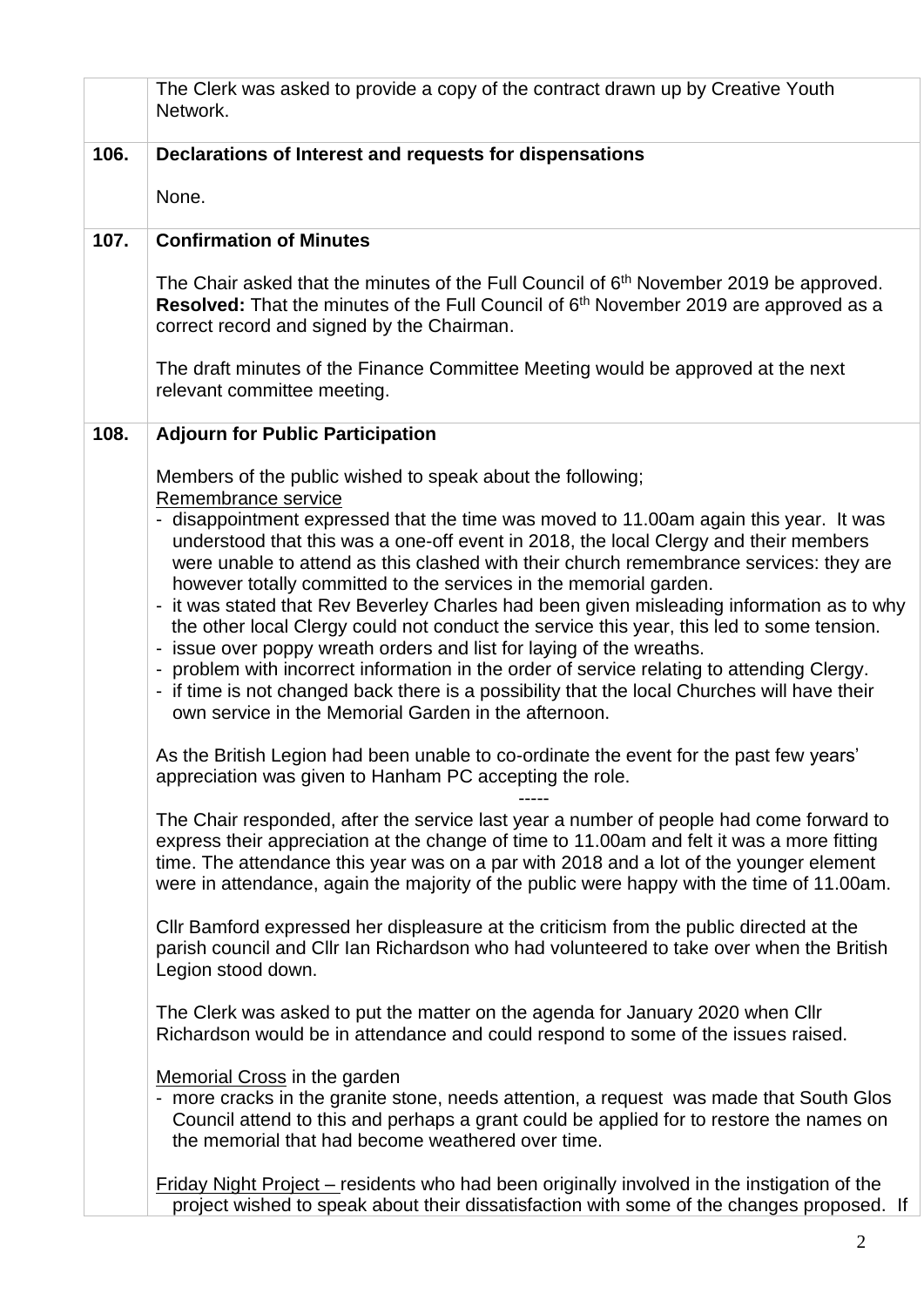|      | parishes agreed to the plans approximately 40 youths would be targeted a year, a large<br>reduction on existing figures. They urged councillors to consider forming a focus group.                                                                                                                                                                                                 |
|------|------------------------------------------------------------------------------------------------------------------------------------------------------------------------------------------------------------------------------------------------------------------------------------------------------------------------------------------------------------------------------------|
|      | <b>Report from District Councillors</b><br>- In purdah, nothing to report                                                                                                                                                                                                                                                                                                          |
|      |                                                                                                                                                                                                                                                                                                                                                                                    |
| 109. | <b>Meeting Reconvened</b>                                                                                                                                                                                                                                                                                                                                                          |
| 110. | <b>Planning Matters</b>                                                                                                                                                                                                                                                                                                                                                            |
|      | a) The following applications were considered:                                                                                                                                                                                                                                                                                                                                     |
|      | P19/16579/F 13 Stonehill Longwell Green Bristol BS15 3HN<br>Creation of vehicular access.<br>No objection<br>$\bullet$                                                                                                                                                                                                                                                             |
|      | P19/16961/F Wayside Nursing Home 8 Whittucks Road Hanham Bristol.<br>Change of Use from 8no. bedroom HMO (Sui Generis) to 9no.bedroom HMO (Sui Generis)<br>as defined in the Town and Country Planning (Use Classes) Order 1987 (as amended)<br>No objection                                                                                                                       |
|      | P19/17399/F 38 Vicarage Road Hanham Bristol BS15 3AH<br>Erection of a single storey rear extension to form additional living accommodation.                                                                                                                                                                                                                                        |
|      | No objection                                                                                                                                                                                                                                                                                                                                                                       |
|      | b) None.                                                                                                                                                                                                                                                                                                                                                                           |
| 111. | Finance                                                                                                                                                                                                                                                                                                                                                                            |
|      | The Chair provided a verbal report. The Finance Committee met on 19th November<br>a)<br>2019 to examine the accounts in detail and prepare a budget for 2020/21. All current<br>expenditure is within budget.                                                                                                                                                                      |
|      | <b>Balances of accounts</b><br>As at 3rd November 2019                                                                                                                                                                                                                                                                                                                             |
|      | £                                                                                                                                                                                                                                                                                                                                                                                  |
|      | H.S.B.C. Treasurers Account<br>51.37<br>H.S.B.C. Money Manager Account<br>62,835.19                                                                                                                                                                                                                                                                                                |
|      | H.S.B.C. Election Account (earmarked reserves)<br>21,821.77<br>H.S.B.C. High Interest bond (earmarked reserves)<br>11,800.16                                                                                                                                                                                                                                                       |
|      | <b>Nat West Community Fund</b><br>50,151.88<br>146,660.37                                                                                                                                                                                                                                                                                                                          |
|      | The Clerk confirmed that she had emailed councillors a copy of her report, on behalf of<br>b)<br>the finance committee, setting out the anticipated expenditure at year end 31 <sup>st</sup> March<br>2020 along with recommendations for 2020/21 precept requirements. Resolved:<br>based on the information within the report the precept for next year is set at<br>£57,346.00. |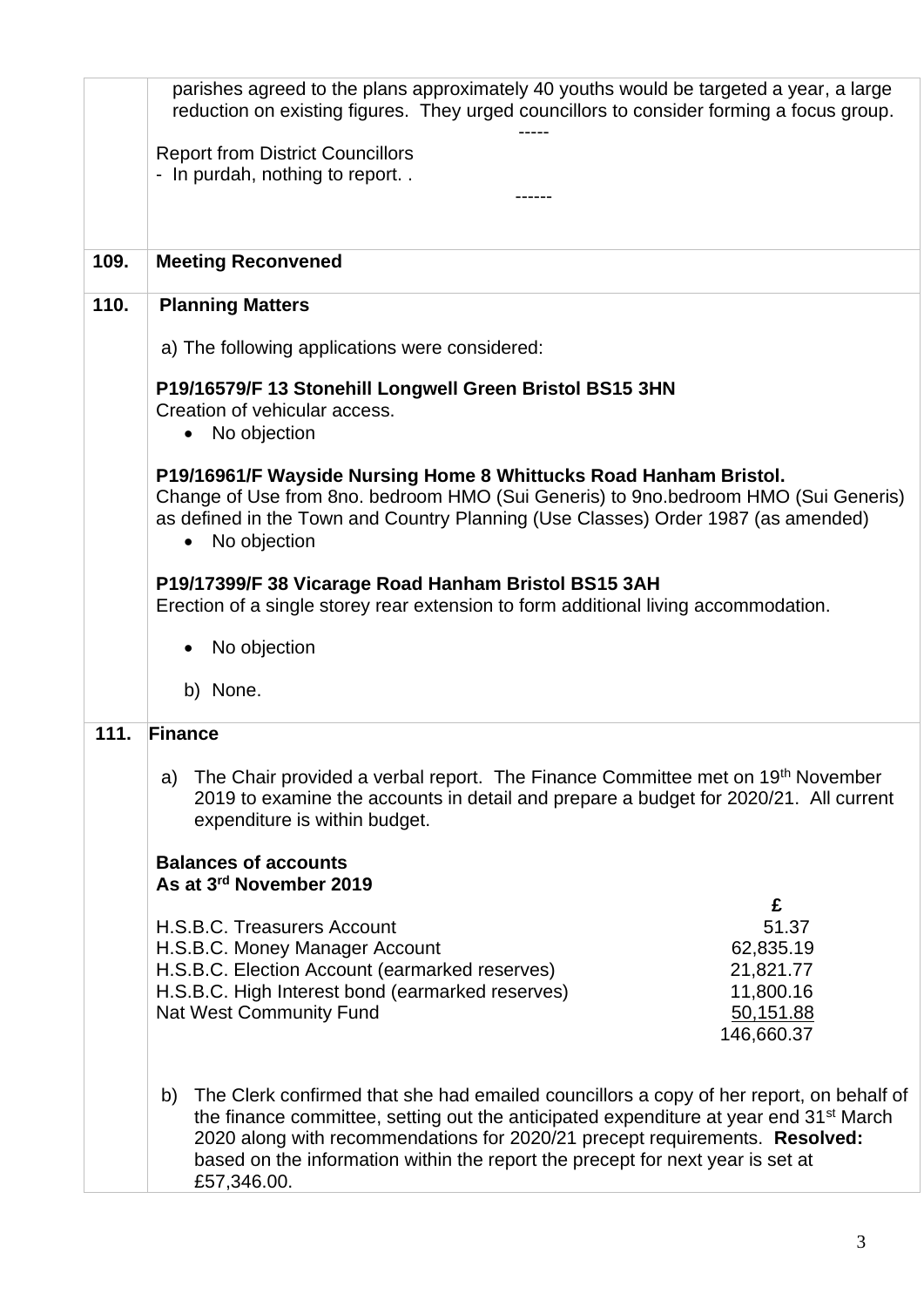|      | <b>Resolved:</b> Grant approved to Friends of Avon Valley Woodlands for £250.00 from<br>C)<br>2020/21 budget. Payment to be made in May 2020<br>Resolved: payments approved from the schedule provided, including one additional<br>d)<br>invoice - Apre Surfacing Ltd, cleaning of bus shelter £36.00.                                                                                                                                                                                                                                                                                                                                                                                                                                                                                                                                                                                                                                                                                                |
|------|--------------------------------------------------------------------------------------------------------------------------------------------------------------------------------------------------------------------------------------------------------------------------------------------------------------------------------------------------------------------------------------------------------------------------------------------------------------------------------------------------------------------------------------------------------------------------------------------------------------------------------------------------------------------------------------------------------------------------------------------------------------------------------------------------------------------------------------------------------------------------------------------------------------------------------------------------------------------------------------------------------|
| 112. | <b>Resignation of Louise George</b><br><b>Resolved:</b> Councillors formally accepted the resignation of Louise George. The Clerk<br>explained the process that will follow resulting in a bi-election or co-option. Clerk to<br>instigate the process for a vacancy with South Glos Council.                                                                                                                                                                                                                                                                                                                                                                                                                                                                                                                                                                                                                                                                                                          |
| 113. | <b>Swift Sports Coaching</b>                                                                                                                                                                                                                                                                                                                                                                                                                                                                                                                                                                                                                                                                                                                                                                                                                                                                                                                                                                           |
|      | This was a joint project with Hanham Abbots Parish Council and the taster session had<br>taken place on their land in Hanham Common. Although the event was successful HAPC<br>determined that parents should make a small financial contribution at further events. It was<br>understood that Swift Sport Coaching was unable to accommodate this request. Hanham<br>Abbots had therefore offered the pitch and pavilion for free if Swift wanted to run future<br>events themselves but were unwilling to provide further financial assistance.<br>Hanham Parish councillors expressed their disappointment that they had been approached<br>by HAPC to fund a joint venture, which had been successful, with the intention to run more<br>schemes throughout next year who had now had a change of heart. A discussion took<br>place about the possibility of Hanham PC running a scheme, however this council did not<br>have a suitable venue and the costs for one parish would be considerable. |
|      | Matter ongoing, this parish council would wait and see if the offer from Hanham Abbots PC<br>was taken up by Swift Sports.                                                                                                                                                                                                                                                                                                                                                                                                                                                                                                                                                                                                                                                                                                                                                                                                                                                                             |
| 114. | VE Day 75th Anniversary Celebrations                                                                                                                                                                                                                                                                                                                                                                                                                                                                                                                                                                                                                                                                                                                                                                                                                                                                                                                                                                   |
|      | Whilst it was noted by the council that the infrastructure was not in place to participate in the<br>'Nations Toast to the Heroes of WW2' on 8th May 2020 at 3.00pm Cllrs Ball and Jackson<br>were keen that a community event was considered. Hanham Abbots PC had their own<br>plans and will be purchasing a bench seat as an acknowledgement to the VE Day<br>anniversary.                                                                                                                                                                                                                                                                                                                                                                                                                                                                                                                                                                                                                         |
|      | <b>Resolved:</b> Hanham Parish community event approved, Cllr Ball to take the lead with<br>assistance from Cllr Pitts. A small working group to be set up to formulate ideas/plans Cllr<br>Jackson agreed to join and it was hoped that Cllr I Richardson would also be involved. Cllr<br>Langley also offered her services, as required.<br><b>Resolved:</b> Clerk to contact Hanham Abbots Parish Councillors to ask if they wanted to be<br>involved on an individual basis, offering ideas for the event, or marshalling services on the<br>day.<br><b>Resolved:</b> £5,000.00 set aside towards a community/high street fayre event for 75 <sup>th</sup> VE<br>DAY celebrations                                                                                                                                                                                                                                                                                                                  |
| 115. | <b>Matters Arising from Previous Meetings</b>                                                                                                                                                                                                                                                                                                                                                                                                                                                                                                                                                                                                                                                                                                                                                                                                                                                                                                                                                          |
|      | a) Newsletter. Cllr Glanville had contacted the clerk asking for a replacement councillor to<br>volunteer in assisting with the newsletter following the resignation of Louise George.<br>Resolved: Cllr M Pitts to join the newsletter team. The Clerk reminded councillors that<br>items of interest for the next newsletter should be forwarded to Cllr Glanville.                                                                                                                                                                                                                                                                                                                                                                                                                                                                                                                                                                                                                                  |